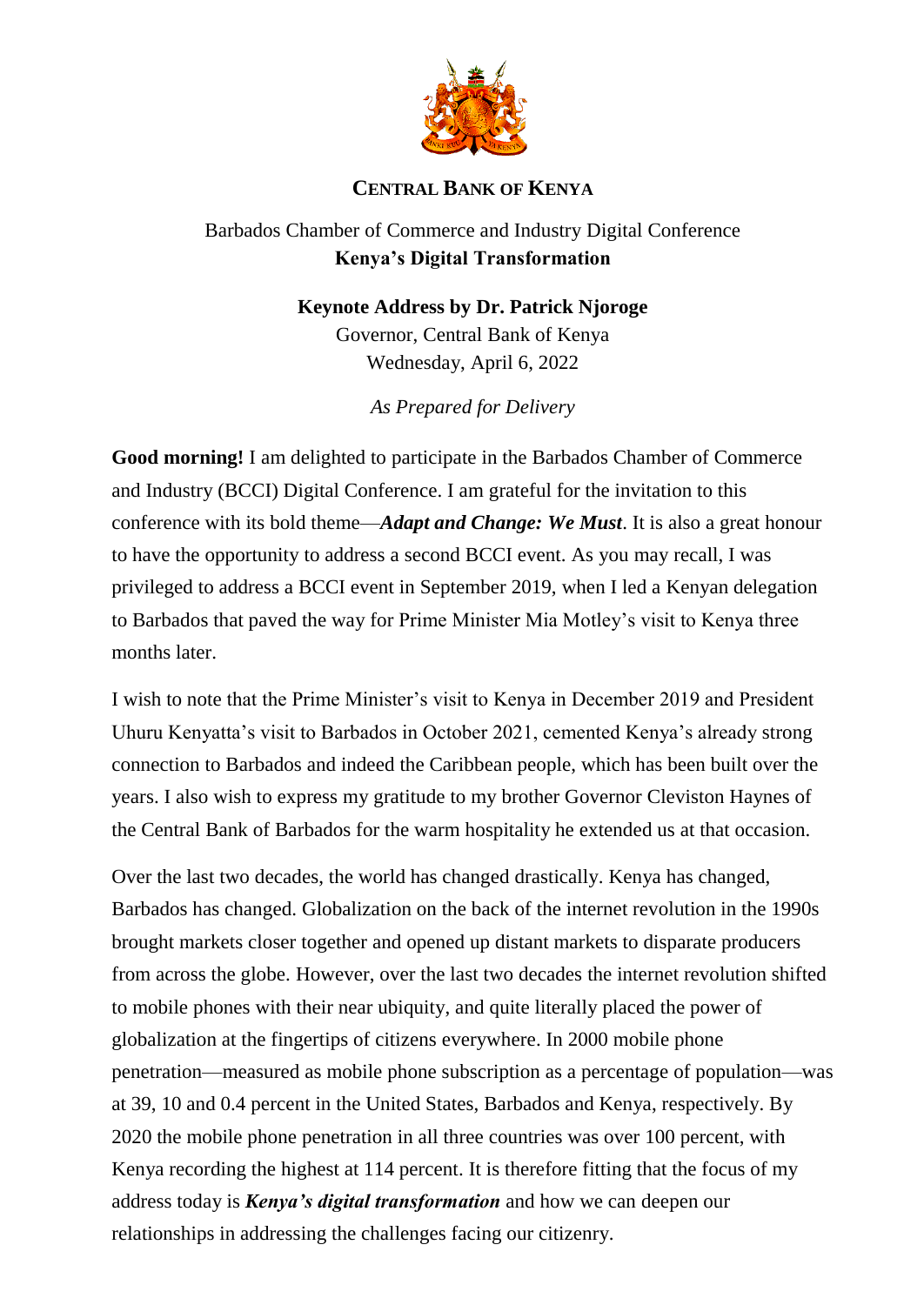However, I need to acknowledge that not all developments over the last 20 years are to be seen approvingly—I am sure some Barbadians will look back with nostalgia to when the Concorde made regular flights to Barbados, one of only four destinations in the world.

Kenya has had remarkable success in its digital transformation as you have seen in the introductory video clip. Significantly, digital financial services have underpinned Kenya's threefold increase in financial access to 83.7 percent of all adults in 2021, from 26.7 percent in 2006. The seed for this transformation was planted in 2007, with the roll out of mobile phone money transfer services. This was in response to a *send money home* need by Kenyans in urban areas to rural areas. From this basic financial platform that was powered by mobile phones, an elaborate financial services ecosystem has evolved today, extending beyond money transfer to among others credit, savings, insurance, capital markets and pension products.

How did the incumbent banks respond to these developments? First, with some suspicion, but soon after they saw the possibility of cooperating with the telcos and begun working with them to develop new products and appropriate services. Consequently, the importance of bank-branch channels has reduced while digital channels (mobile phone and internet) have increased in dominance. Mobile phone and internet transactions account for 77.1 percent and 2.3 percent respectively, of the number of bank transactions, and 14.6 percent and 21.9 percent respectively, of the value of bank transactions. With a mobile phone penetration of 132 percent, a large swathe of Kenya's populace now partakes of *anytime anywhere* financial services.

Advances in technology and innovations have accelerated the pace and raised the potential for digitalization. The COVID-19 pandemic also served to catalyse digitalization not just in financial services but also in other spheres including health, education and entertainment. But much more needs to be done to fully benefit from the digital economy. Digitalization is the next frontier for placing citizens at the heart of any nation's development and more importantly raising their standards of living. In his remarks at this Conference yesterday, Minister Davidson Ishmael highlighted that people expect the delivery of services to not only be effective but also fast, and that there is a huge transformation potential of rebuilding and delivering public services digitally.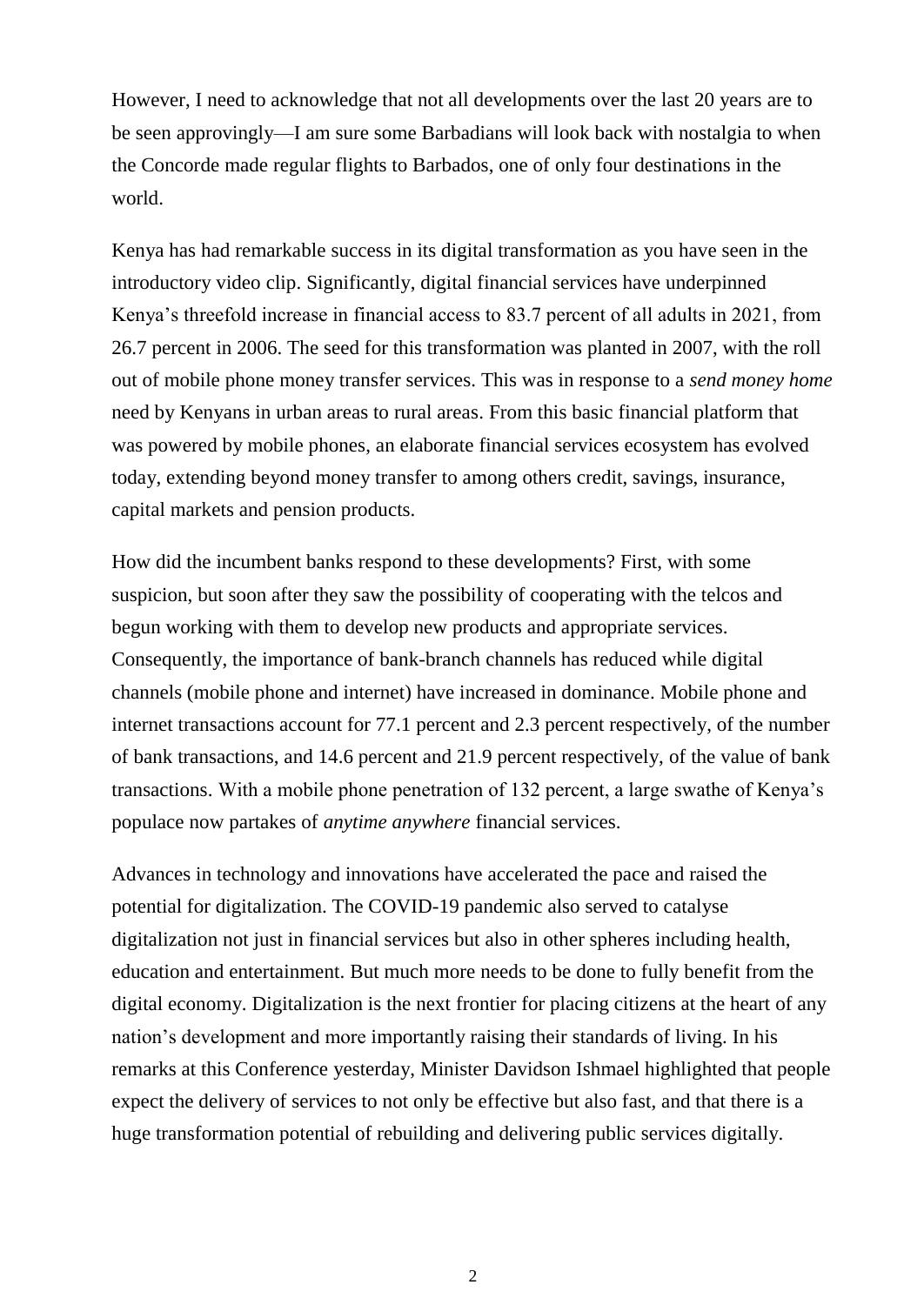It is with this in mind, that Kenya's *Digital Economy Blueprint* was launched in May 2019. The vision of the blueprint is **a digitally empowered citizenry, living in a digitally enabled society.** We aspire for a Kenya where every citizen, enterprise and organization have digital access and the capability to participate and thrive in the digital economy. To maximize our benefits, we must build ecosystems that facilitate digital transactions nationally, regionally and globally. This is the thinking that informed Kenya's *Digital Economy Blueprint* that outlines five pillars as the foundation for a thriving digital economy. The pillars are: Digital Government, Digital Business, Infrastructure, Innovation-Driven Entrepreneurship, and Digital Skills and Values.

Against this backdrop, how do we build on the digitalization momentum and put our citizens back on the path to shared prosperity following the ravages of COVID-19 pandemic? Kenya's digital transformation has taken over 15 years, but how can Barbados and indeed the Caribbean region leapfrog in a much shorter period? What do we learn from Kenya's incremental change that would help accelerate Barbados' digital transformation? I will highlight three broad themes from our journey that could hasten the pace for Barbados.

**First, we must put people at the centre of the financial system.** For both the public and private sector, the key question must be what are the needs of the people particularly in the context of the Sustainable Development Goals (SDGs), and how will digitalization work for them? How do we get citizens to participate for instance in financing the health, education and other social services that are critical for their lives and livelihoods? We must be clear on what the vision for our citizens is, and then all else will fall in place. I acknowledge that I have benefited immensely from Prime Minister Mia Motley's clarity of vision on these and related matters.

In order to align all stakeholders in Kenya, the Central Bank of Kenya (CBK) recently launched the [National Payments Strategy, 2022-2025.](https://www.centralbank.go.ke/wp-content/uploads/2022/02/National-Payments-Strategy-2022-2025.pdf) The Strategy seeks to realise a vision of "*a secure, fast, efficient and collaborative payments system that supports financial inclusion and innovations that benefit Kenyans."* The vision will be anchored on core principles of *trust, security, usefulness, choice and innovation*. The Strategy was developed through a consultative process, identifying what the problems are and setting out a roadmap for public and private actors to develop appropriate solutions. I certainly encourage you to look at this Strategy, as there are some elements that are readily applicable to Barbados.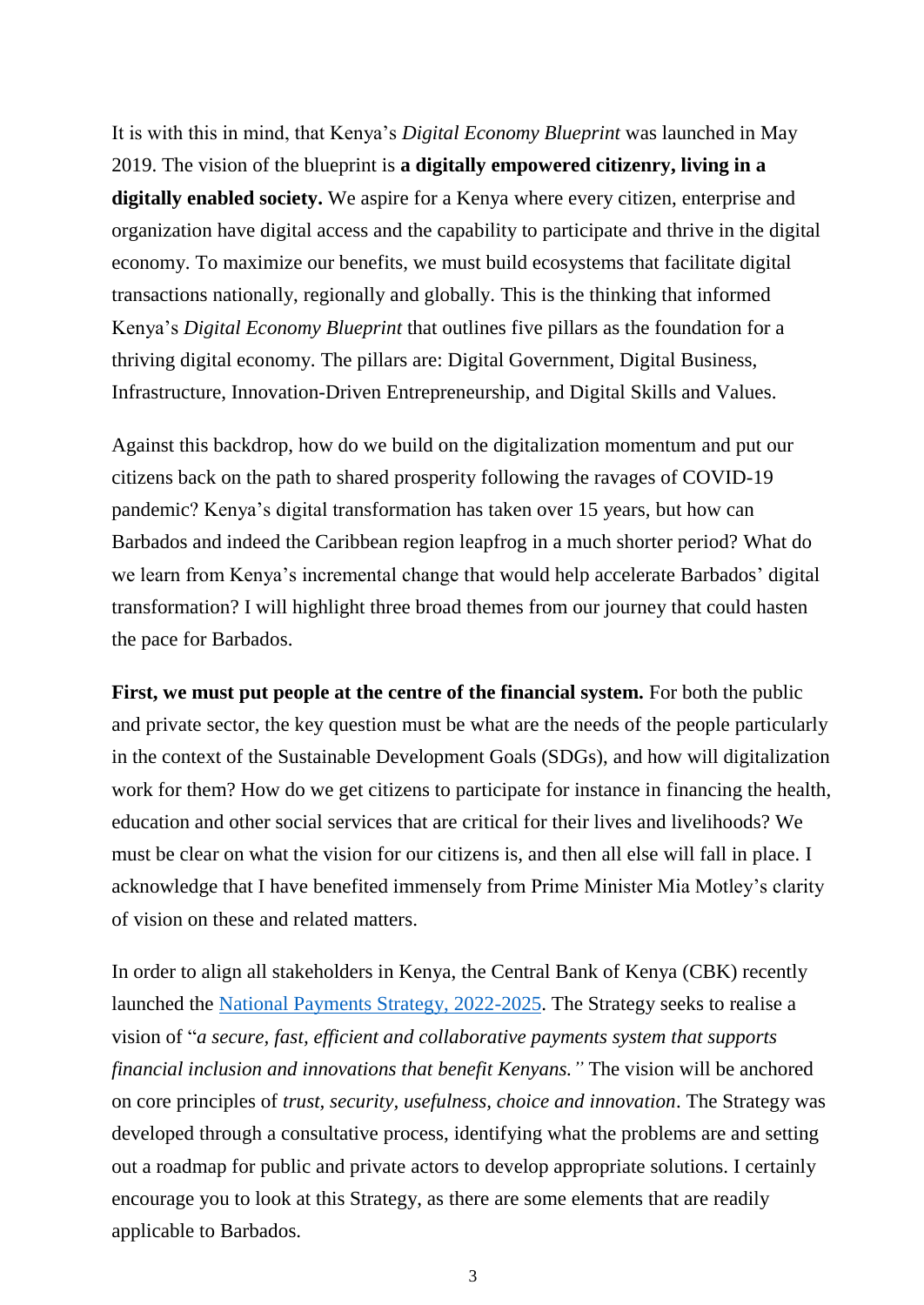**Second, is the courage to act**. In 2007, when mobile phone transfer services started in Kenya, we did not have a comprehensive National Payment System (NPS) legislative framework. While a few years earlier, in 2003, the central bank's mandate had been expanded to incorporate the oversight of efficient and effective payments systems, the implementing legislation had yet to be crafted. Our easy choice in 2007, would have been to ask the innovators of mobile money transfer services to wait until we had the NPS Act and Regulations in place. Kenya and Barbados given their common heritage have a fairly similar legislative process that can take years to conclude.

In the circumstances, we took the narrower route laced with risks to allow the innovation to proceed in a controlled environment, a *test-and-learn* approach. This was way before sandboxes came into vogue. We focused on the business model, the risks and what the mitigants were. But more importantly, we were motivated by the problem we had with low financial inclusion levels and inefficient money transfer systems.

Does Barbados have the *courage to act*? Are you waiting for all the pieces to fall in place? As you ponder on this question, I was struck by a comment made last week by the Barbados High Commissioner to Kenya, H.E. William McDonald: "*Barbados may have a population of 300,000, but its ambition is for 60 million."* And the words of the National Anthem are a faithful reminder of what is possible:

*We have no doubts or fears Upward and onward we shall go Inspired, exulting, free And greater will our nation grow In strength and unity.*

**Third, co-operation and collaboration are key to creating a thriving financial ecosystem.** Synergies between regulators, policy makers, financial institutions and other actors are critical to financial services transformation. Traditional adversarial relations between regulators and the regulated, and a race-to-the-bottom by competing financial institutions have no place in this new world. Crucially, do banks see emerging payment service providers and fintechs as fierce competitors out to *eat their lunch*? In the world of *anytime anywhere* financial services, standalone models will not work, and it is the well-coordinated ecosystems that will deliver for our citizens.